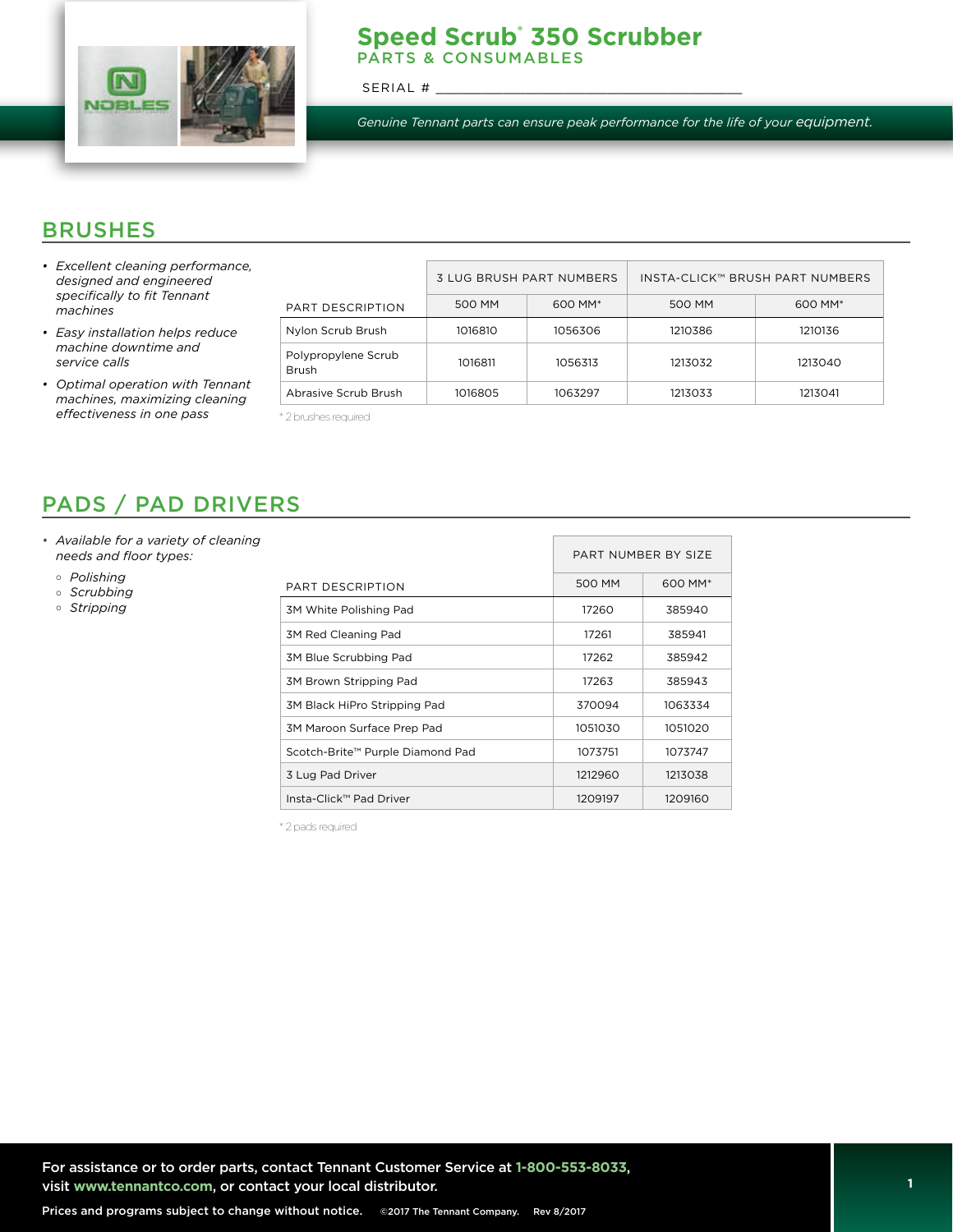#### STONE CARE SOLUTIONS

- *• Easy and effective method to restore concrete and terrazzo floors to a high gloss finish*
- *Our Stone Care Solutions enables professionals to grind and polish concrete floors using standard cleaning equipment*

| TRIZACT PART DESCRIPTION                                         | <b>PART NUMBER</b> |
|------------------------------------------------------------------|--------------------|
| Gold Diamond Disc. 5", case of 4                                 | 1219470            |
| Red Diamond Disc, 5", case of 4                                  | 1219471            |
| Blue Diamond Disc, 5", case of 4                                 | 1219472            |
| Scotchgard <sup>™</sup> Stone Floor Protector                    | 1073768            |
| Scotchgard™ Floor Protector Applicator Pad                       | 1073771            |
| 3M™ Easy Shine Applicator Kit                                    | 1073770            |
| 3M™ Easy Trap Duster                                             | 1073769            |
| Scotchgard <sup>™</sup> Purple Diamond Floor Pad, 12", case of 5 | 1073747            |
| Scotchgard <sup>™</sup> Purple Diamond Floor Pad, 17", case of 5 | 1073766            |
| Scotchgard <sup>™</sup> Purple Diamond Floor Pad, 20", case of 5 | 1073751            |

## **SQUEEGEES**

- *• Exceptional liquid pick-up, designed and engineered specifically to fit Tennant machines*
- *Less rework and low labor costs*
- *• Ideal fit for any application with three types of squeegees:*
	- *Premium Linatex® rubber exhibits outstanding strength and resistance to cutting and tearing*
	- *Chemical-resistant urethane has a long service life; well suited for use with organic and petroleum-based oils*
	- *Economy Gum Rubber is a cost-effective option for smooth, indoor floors, made of a combination of natural material and fillers*

|                               | 500 MM PART NUMBER |             | 600 MM PART NUMBER |             |
|-------------------------------|--------------------|-------------|--------------------|-------------|
| SQUEEGEE MATERIAL DESCRIPTION | <b>FRONT</b>       | <b>REAR</b> | <b>FRONT</b>       | <b>REAR</b> |
| $L$ inatex $^*$               | 1223124            | 1223125     | 1222960            | 1222961     |
| Urethane                      | 1227124            | 1227125     | 1227128            | 1227129     |
| Gum Rubber                    | 1227126            | 1227127     | 1227130            | 1227131     |

For assistance or to order parts, contact Tennant Customer Service at **1-800-553-8033**, visit **www.tennantco.com**, or contact your local distributor.